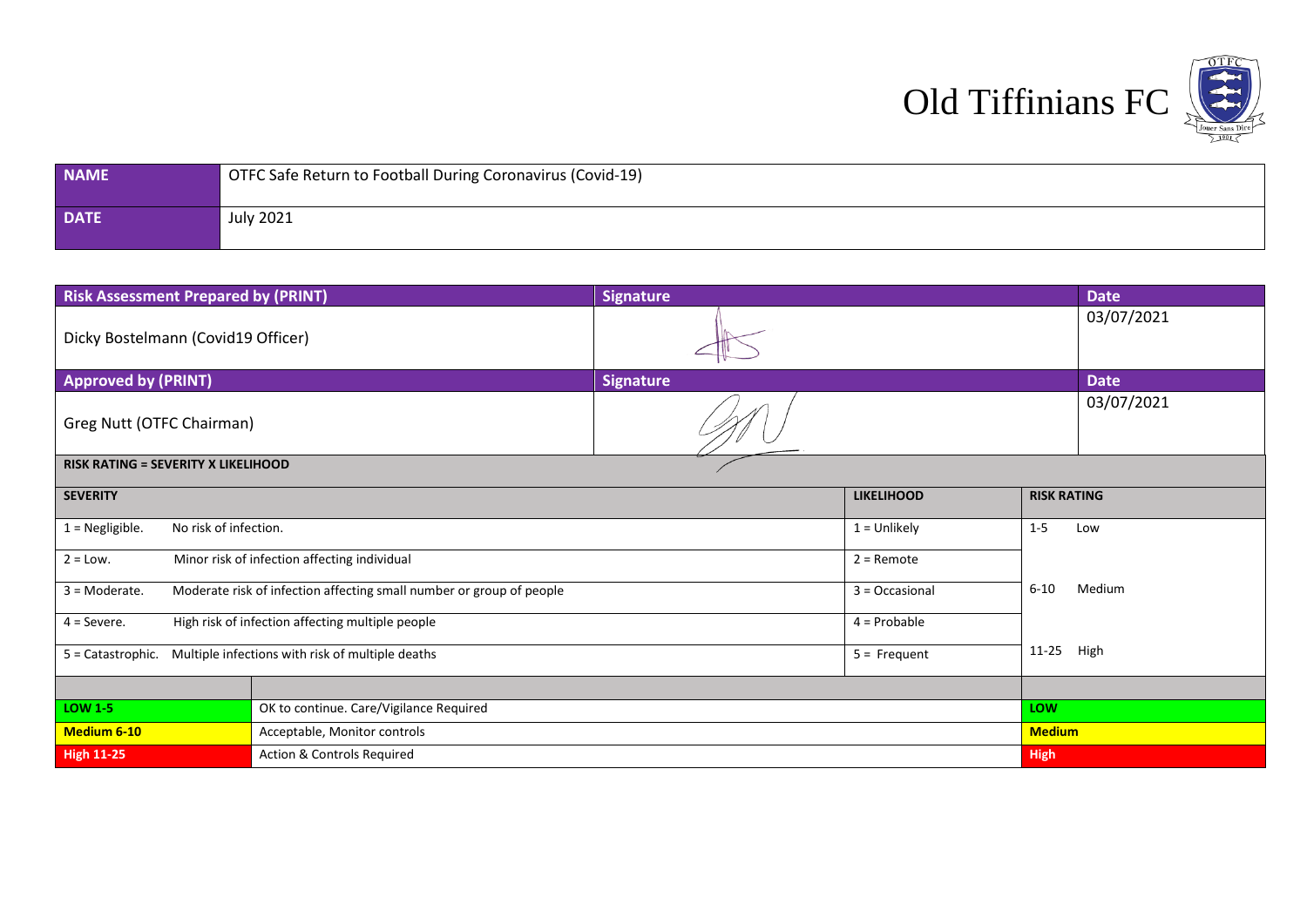| <b>Activities, Tasks and</b><br><b>Equipment</b> | <b>Potential Hazards</b>                           | <b>Persons at Risk</b> | <b>Risk</b><br>Likelihood x<br><b>Severity</b> | <b>Summary of Protective and Preventative Measures.</b><br>Applicable Information or Method of Controlling the Risk                                                                                                                                                                                                                                                                                                                                                                                                                                                                                                                                                                                                                                                 | <b>Residual Risk</b> |
|--------------------------------------------------|----------------------------------------------------|------------------------|------------------------------------------------|---------------------------------------------------------------------------------------------------------------------------------------------------------------------------------------------------------------------------------------------------------------------------------------------------------------------------------------------------------------------------------------------------------------------------------------------------------------------------------------------------------------------------------------------------------------------------------------------------------------------------------------------------------------------------------------------------------------------------------------------------------------------|----------------------|
| General responsibilities                         | Lack of club process and<br>information to players | Players                | $4 \times 4 = 16$                              | Appoint a Covid19 Officer<br>Risks are to be assessed on a regular basis in line with updated<br>government and FA guidance (this document) and outcomes and<br>mitigation shared with the playing community<br>Engage the playing community on a regular basis<br>Create club champions to instill and police the club Covid19 "message"<br>and to provide updates on club processes and player responsibilities<br>during pandemic period as government and FA guidelines are updated<br>Follow Public Health England guidance if a COVID-19 case is reported<br>Ensure regular contact with clubhouse landlords and facilities manager<br>to ensure club guidance and process is aligned<br>Ensure club meetings are held by VC or outdoors/in open spaces where | $2 \times 2 = 4$     |
|                                                  |                                                    |                        |                                                | possible. In the event that this is not possible, safe distancing measures<br>should be adhered to.                                                                                                                                                                                                                                                                                                                                                                                                                                                                                                                                                                                                                                                                 |                      |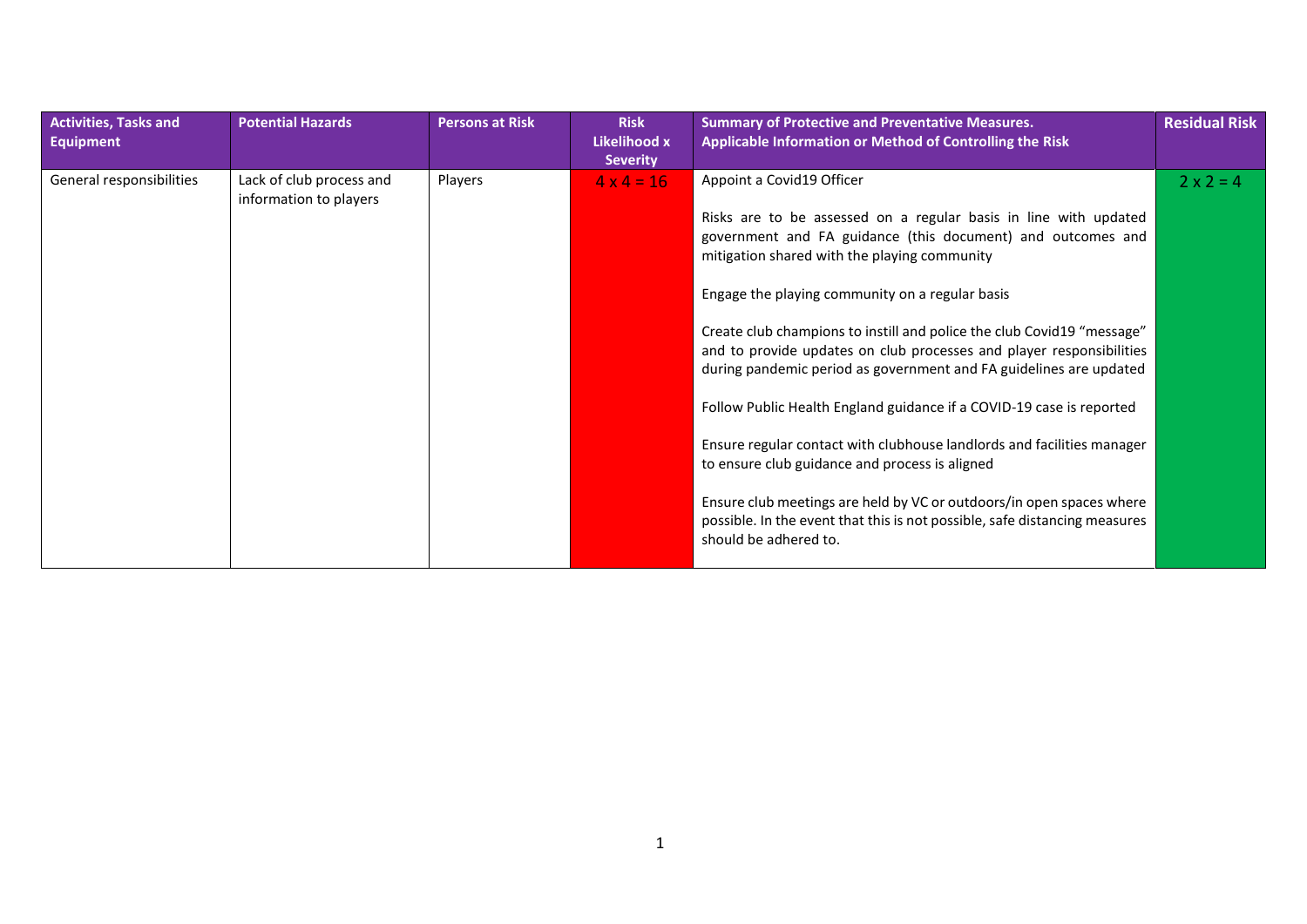| <b>Activities, Tasks and</b><br><b>Equipment</b> | <b>Potential Hazards</b>                                                                                                         | <b>Persons at Risk</b> | <b>Risk</b><br>Likelihood x<br><b>Severity</b> | <b>Summary of Protective and Preventative Measures.</b><br>Applicable Information or Method of Controlling the Risk                                                                                                                                                                                                                                                                                                                                                                                                                                                                                                                                                                                                                                  | <b>Residual Risk</b> |
|--------------------------------------------------|----------------------------------------------------------------------------------------------------------------------------------|------------------------|------------------------------------------------|------------------------------------------------------------------------------------------------------------------------------------------------------------------------------------------------------------------------------------------------------------------------------------------------------------------------------------------------------------------------------------------------------------------------------------------------------------------------------------------------------------------------------------------------------------------------------------------------------------------------------------------------------------------------------------------------------------------------------------------------------|----------------------|
| Travel to games/training                         | Player may be infected with<br>Covid-19                                                                                          | Players                | $4 \times 3 = 12$                              | Player health declaration - players should self-assess for COVID-19<br>symptoms. Players that are symptomatic or living in a household with<br>possible or actual COVID-19 infection must not participate or attend<br>Vulnerable players or those living with vulnerable persons to stay at<br>home.<br>Players to self-assess Covid risk status based on immunity i.e. single or<br>double vaccinated and/or natural immunity                                                                                                                                                                                                                                                                                                                      | $2 \times 2 = 4$     |
|                                                  | Lack of safe distancing if too<br>many players in the same<br>vicinity<br>Close contact with other<br>people on public transport |                        |                                                | Training and matches are voluntary, players have absolute choice to<br>attend and to leave at any point.<br>Safe distancing measures and guidance is to be in place throughout our<br>"home" facility. Players are to be given brief guidance in advance of<br>gatherings aligned to both Government and FA guidance<br>Players are to be given the choice of attendance in line with their ability<br>to travel by differing means, Walking, cycling and personal modes of<br>transport (cars, motorcycles etc) are encouraged, where this is not<br>possible, players should adhere to transport guidance at all times and<br>follow government guidance. Personal vehicles must only be shared<br>where players are within a household or bubble. |                      |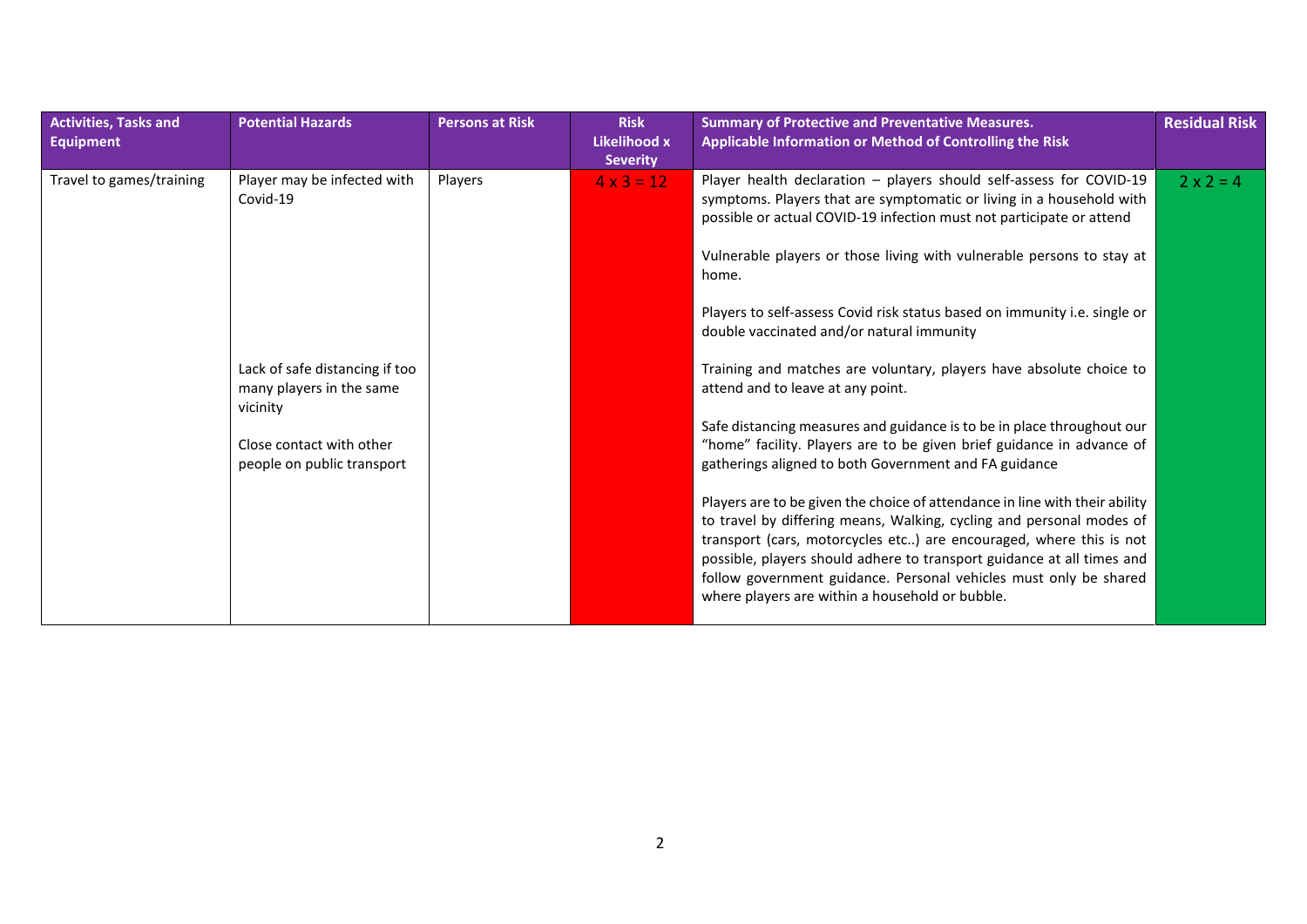| <b>Activities, Tasks and</b>      | <b>Potential Hazards</b>  | <b>Persons at Risk</b>                    | <b>Risk</b>                            | <b>Summary of Protective and Preventative Measures.</b>                                                                                                                        | <b>Residual Risk</b> |
|-----------------------------------|---------------------------|-------------------------------------------|----------------------------------------|--------------------------------------------------------------------------------------------------------------------------------------------------------------------------------|----------------------|
| <b>Equipment</b>                  |                           |                                           | <b>Likelihood x</b><br><b>Severity</b> | Applicable Information or Method of Controlling the Risk                                                                                                                       |                      |
| Facilities - Clubhouse<br>General | Contact with touchpoints  | Players, friends and<br>family of players | $4 \times 4 = 16$                      | Remove necessity to touch surfaces within clubhouse where possible                                                                                                             | $3 \times 3 = 9$     |
|                                   | Close contact with others | and opposition<br>players                 |                                        | Clear signage to be erected across the club house with repeater<br>information to inform users of guidance to safe distancing, occupancy<br>levels and hygiene                 |                      |
|                                   |                           |                                           |                                        | Dedicated entrance and exit points should be considered                                                                                                                        |                      |
|                                   |                           |                                           |                                        | Safe queuing system should be considered for confined areas to ensure<br>distanced entry and exit. This should include maximum group size in<br>accordance to Covid guidelines |                      |
|                                   |                           |                                           |                                        | Request that contractor and cleaning visits are completed outside of<br>football playing times to ensure contact with others is minimized                                      |                      |
|                                   |                           |                                           |                                        | Where emergency contractors are required during football playing<br>times, a safe distanced work area should be established using barriers                                     |                      |
|                                   | Hygiene                   |                                           |                                        | Promote good hygiene practices with signage, close off areas that are<br>not required                                                                                          |                      |
|                                   |                           |                                           |                                        | Ensure sanitizer and handwashing facilities along with hand towels are<br>available across the clubhouse                                                                       |                      |
|                                   |                           |                                           |                                        | Ensure availability of disinfectant (Dettol or alike) within the clubhouse                                                                                                     |                      |
|                                   |                           |                                           |                                        | Ensure bins and waste disposal areas are available across the clubhouse                                                                                                        |                      |
|                                   | Suitability of facility   |                                           |                                        | Request that clubhouse cleaning regime is measured sufficiently<br>against Covid19 requirements                                                                                |                      |
|                                   |                           |                                           |                                        | Request that clubhouse maintenance regime is measured sufficiently<br>against Covid19 requirements                                                                             |                      |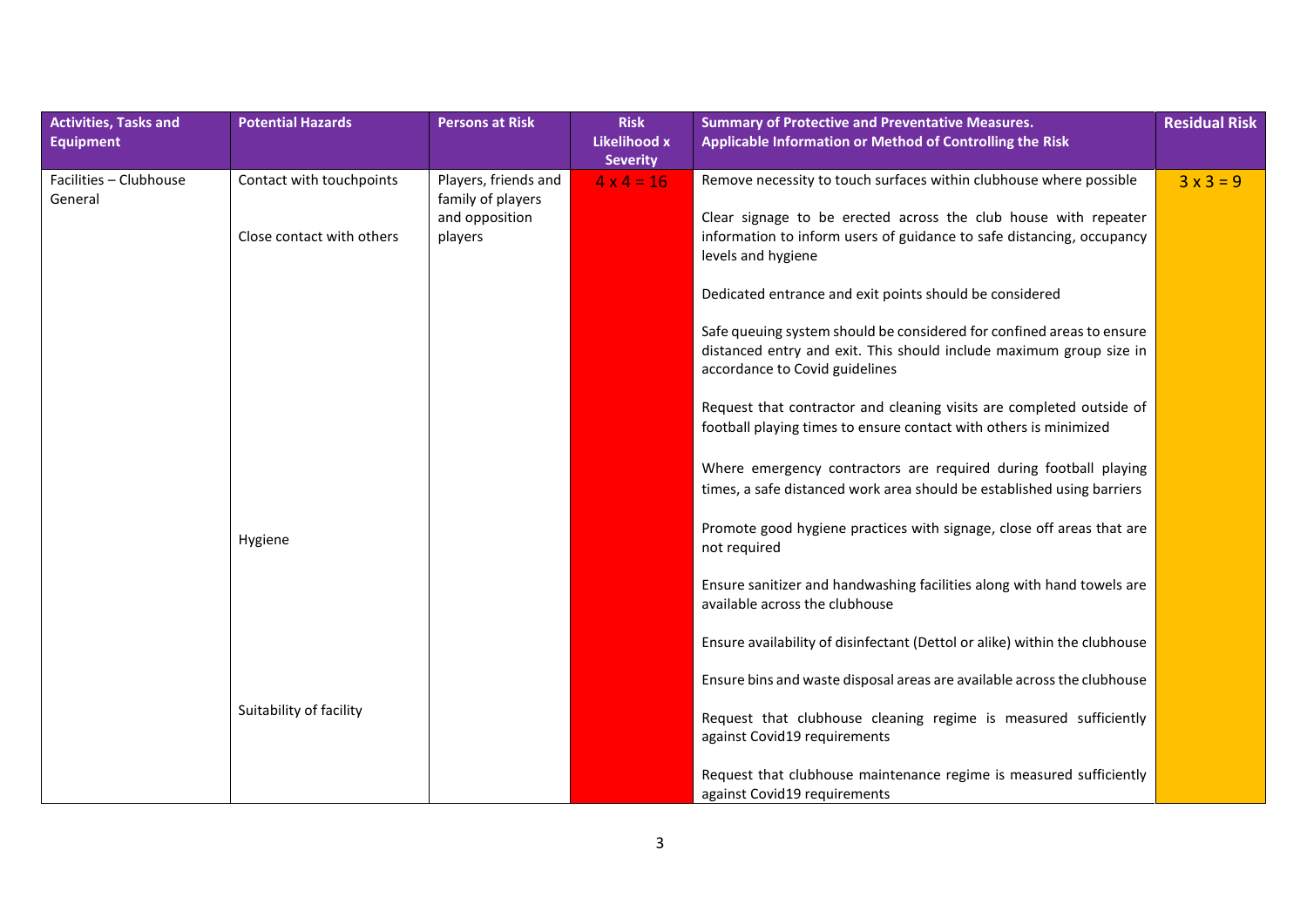| <b>Activities, Tasks and</b><br><b>Equipment</b> | <b>Potential Hazards</b>  | <b>Persons at Risk</b>                                                 | <b>Risk</b><br>Likelihood x<br><b>Severity</b> | <b>Summary of Protective and Preventative Measures.</b><br>Applicable Information or Method of Controlling the Risk                                                                                                                                                                                                                                                                                                                                                                                         | <b>Residual Risk</b> |
|--------------------------------------------------|---------------------------|------------------------------------------------------------------------|------------------------------------------------|-------------------------------------------------------------------------------------------------------------------------------------------------------------------------------------------------------------------------------------------------------------------------------------------------------------------------------------------------------------------------------------------------------------------------------------------------------------------------------------------------------------|----------------------|
| Facilities - Access and<br>egress                | Contact with touchpoints  | Players, friends and<br>family of players<br>and opposition<br>players | $4 \times 3 = 12$                              | Install a facility opening and closing procedure where a single person or<br>dedicated persons are responsible for opening, set up and closing of<br>the facility ensuring it is ready for players to attend. To ensure the<br>possible spread of infection is minimized, the person(s) responsible<br>should sanitize prior to open/setup/closing, ensure touchpoints are<br>minimized by unlocking, opening doors, setting out chairs preparing the<br>areas etc and then to sanitize again post process. | $2 \times 2 = 4$     |
|                                                  | Hygiene                   |                                                                        |                                                | Responsible person(s) (noted above) should check the suitability of the<br>clubhouse for all measures outlined within this and the landlord Risk<br>Assessment for adherence including signage, hygiene and cleanliness<br>before allowing others to enter                                                                                                                                                                                                                                                  |                      |
|                                                  | Close contact with others |                                                                        |                                                | See "Facilities - Clubhouse General"                                                                                                                                                                                                                                                                                                                                                                                                                                                                        |                      |
|                                                  |                           |                                                                        |                                                | Stagger start/finish times to ensure minimal contact with players                                                                                                                                                                                                                                                                                                                                                                                                                                           |                      |
|                                                  |                           |                                                                        |                                                | Limit players friends and families to external areas.                                                                                                                                                                                                                                                                                                                                                                                                                                                       |                      |
| Facilities - Pitch                               | Contact with touchpoints  | Players, friends and<br>family of players<br>and opposition<br>players | $3x3=9$                                        | Install a pitch set up and set down procedure where a single person or<br>dedicated persons are responsible for set up and set down of the pitch.<br>To ensure the possible spread of infection is minimized, the person(s)<br>responsible should sanitize prior to setup and set down and take<br>responsibility for all pitch furniture (flags, posts nets etc.) and then to<br>sanitize again post process.                                                                                              | $2 \times 2 = 4$     |
|                                                  | Hygiene                   |                                                                        |                                                | Ensure pitch side sanitizer is available for players                                                                                                                                                                                                                                                                                                                                                                                                                                                        |                      |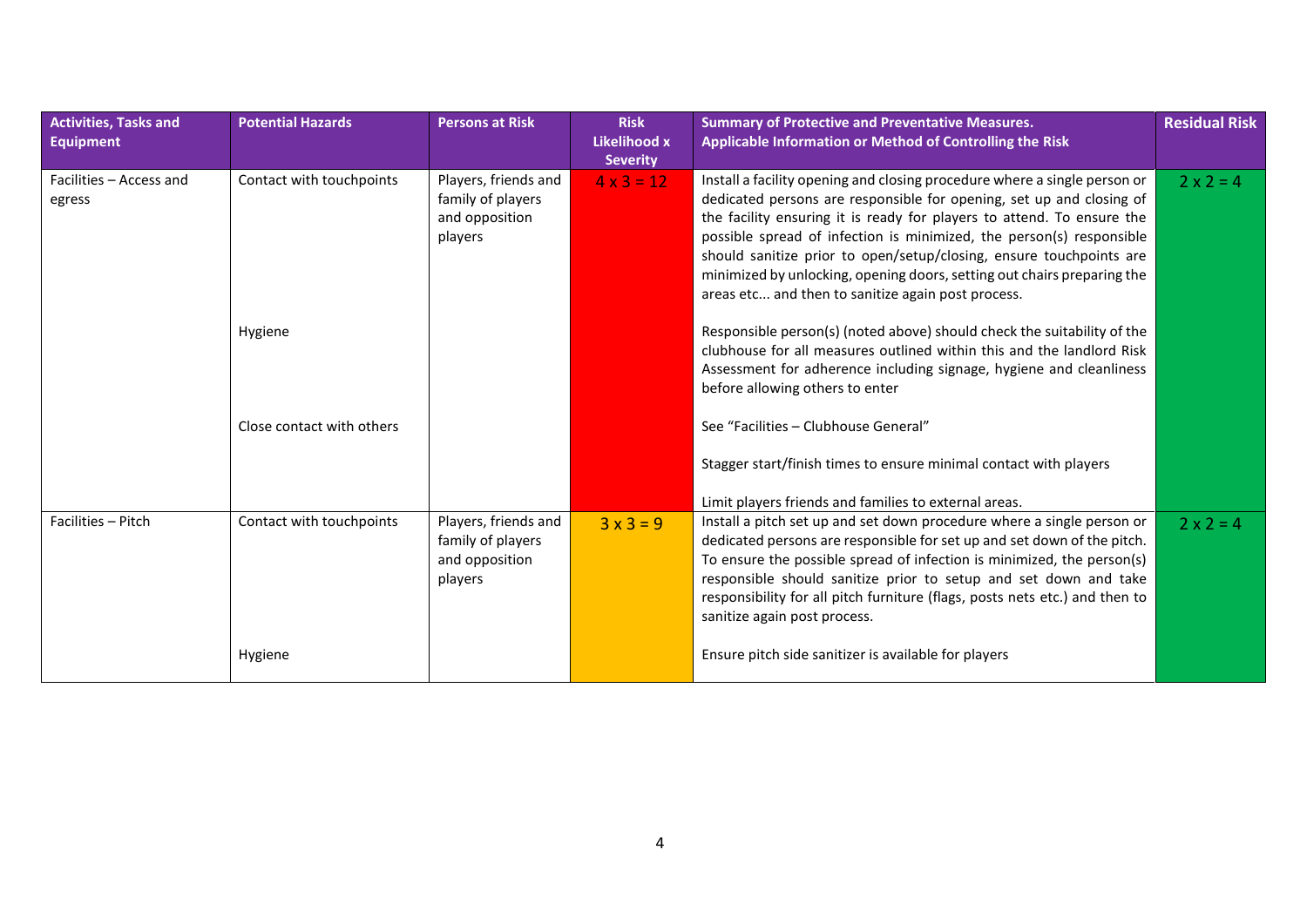| <b>Activities, Tasks and</b><br><b>Equipment</b> | <b>Potential Hazards</b>  | <b>Persons at Risk</b>                                                 | <b>Risk</b><br>Likelihood x<br><b>Severity</b> | <b>Summary of Protective and Preventative Measures.</b><br>Applicable Information or Method of Controlling the Risk                                                                                                                                                                                          | <b>Residual Risk</b> |
|--------------------------------------------------|---------------------------|------------------------------------------------------------------------|------------------------------------------------|--------------------------------------------------------------------------------------------------------------------------------------------------------------------------------------------------------------------------------------------------------------------------------------------------------------|----------------------|
| Facilities - Changing rooms                      | General                   | Players, friends and<br>family of players<br>and opposition<br>players | $4 \times 4 = 16$                              | Changing rooms can be opened, however should be subject to the strict<br>adherence of government guidelines, including maximum capacity, the<br>use of PPE and safe distancing where possible.<br>With permission from the club board, exceptions to the above could be<br>made post assessment of the risks | $2 \times 1 = 2$     |
|                                                  | Contact with touchpoints  |                                                                        |                                                | See "Facilities - Access and egress"                                                                                                                                                                                                                                                                         |                      |
|                                                  | Close contact with others |                                                                        |                                                | See "Facilities - Clubhouse General"                                                                                                                                                                                                                                                                         |                      |
|                                                  | Hygiene                   |                                                                        |                                                | See "Facilities - Clubhouse General"                                                                                                                                                                                                                                                                         |                      |
|                                                  |                           |                                                                        |                                                | Provide hand sanitizer within changing areas                                                                                                                                                                                                                                                                 |                      |
| Facilities - Shower and<br>washing areas         | General                   | Players, friends and<br>family of players<br>and opposition<br>players | $4 \times 4 = 16$                              | Shower facilities can be opened, however should be subject to the strict<br>adherence of government guidelines, including maximum capacity and<br>safe distancing where possible.                                                                                                                            | $2 \times 1 = 2$     |
|                                                  |                           |                                                                        |                                                | With permission from the club board, exceptions to the above could be<br>made post assessment of the risks                                                                                                                                                                                                   |                      |
|                                                  | Contact with touchpoints  |                                                                        |                                                | See "Facilities - Access and egress"                                                                                                                                                                                                                                                                         |                      |
|                                                  | Close contact with others |                                                                        |                                                | See "Facilities - Clubhouse General"                                                                                                                                                                                                                                                                         |                      |
|                                                  | Hygiene                   |                                                                        |                                                | See "Facilities - Clubhouse General"                                                                                                                                                                                                                                                                         |                      |
|                                                  |                           |                                                                        |                                                | Provide hand sanitizer and soap within vanity area                                                                                                                                                                                                                                                           |                      |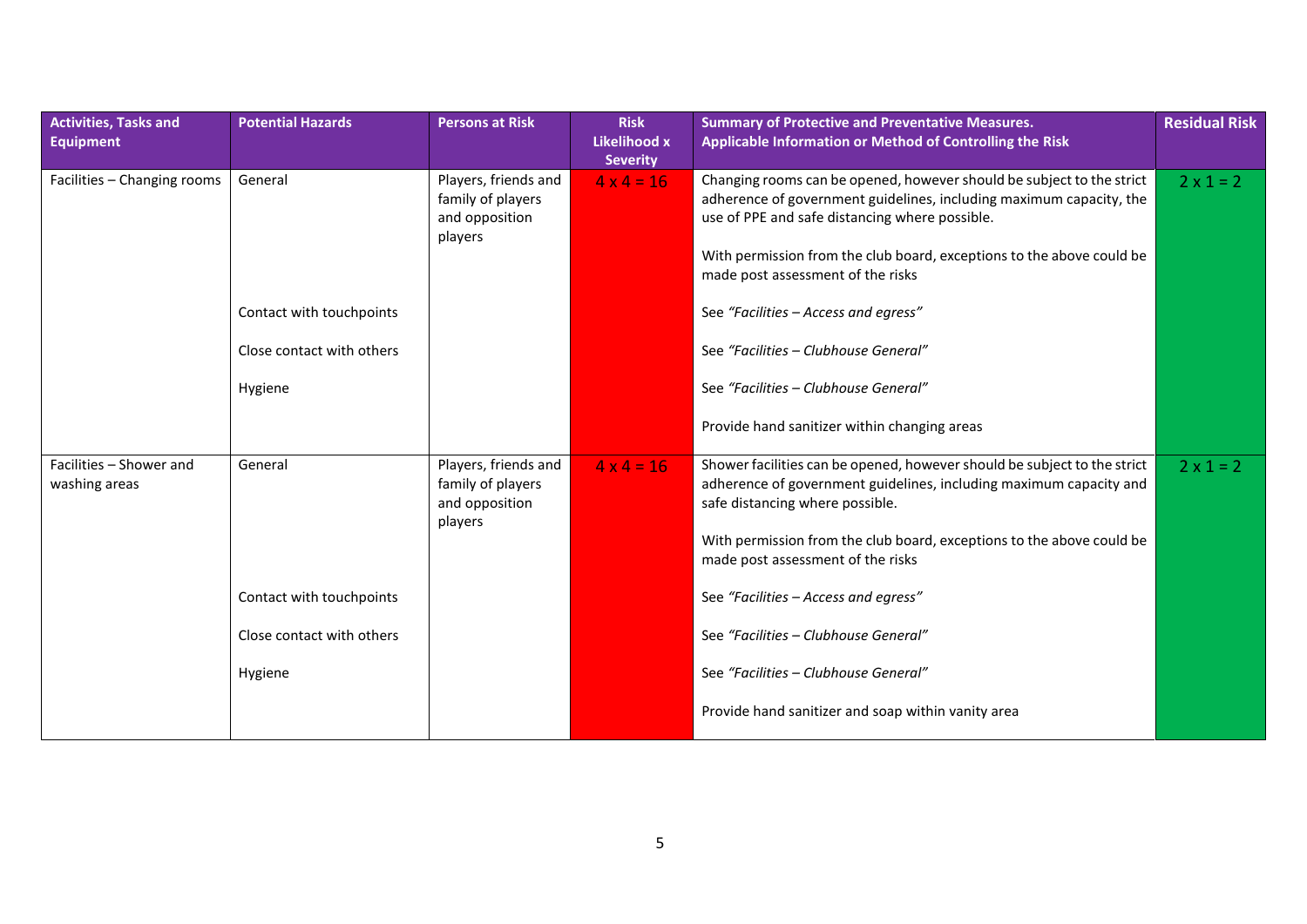| <b>Activities, Tasks and</b><br><b>Equipment</b> | <b>Potential Hazards</b>  | <b>Persons at Risk</b>                         | <b>Risk</b><br>Likelihood x<br><b>Severity</b> | <b>Summary of Protective and Preventative Measures.</b><br>Applicable Information or Method of Controlling the Risk                                                                                            | <b>Residual Risk</b> |
|--------------------------------------------------|---------------------------|------------------------------------------------|------------------------------------------------|----------------------------------------------------------------------------------------------------------------------------------------------------------------------------------------------------------------|----------------------|
| Facilities - WC areas                            | Contact with touchpoints  | Players, friends and<br>family of players      | $4 \times 4 = 16$                              | See "Facilities - Access and egress"                                                                                                                                                                           | $3x3=9$              |
|                                                  | Close contact with others | and opposition<br>players                      |                                                | See "Facilities - Clubhouse General"                                                                                                                                                                           |                      |
|                                                  |                           |                                                |                                                | Provide clear directional and occupancy signage to WC areas with a<br>wait area for additional users away from entrances                                                                                       |                      |
|                                                  |                           |                                                |                                                | Instill a one-way system to the WC area                                                                                                                                                                        |                      |
|                                                  |                           |                                                |                                                | Instill a safe distancing queuing system for the WC area                                                                                                                                                       |                      |
|                                                  | Hygiene                   |                                                |                                                | See "Facilities - Clubhouse General"                                                                                                                                                                           |                      |
| Facilities - Bar                                 | Contact with touchpoints  | Players, friends and                           | $4 \times 4 = 16$                              | See "Facilities - Access and egress"                                                                                                                                                                           | $3x3=9$              |
|                                                  | Close contact with others | family of players<br>and opposition<br>players |                                                | See "Facilities - Clubhouse General"                                                                                                                                                                           |                      |
|                                                  |                           |                                                |                                                | Instill a one-way system for access to bar, use technology for table and<br>delivery service. Where delivery is impossible, a collection point should<br>be established with safe distancing measures in place |                      |
|                                                  |                           |                                                |                                                | Ensure guidelines on safe distancing in the bar area and queuing<br>outside the building are followed                                                                                                          |                      |
|                                                  | Hygiene                   |                                                |                                                | Adhere to guidelines on providing contact details for bar attendees                                                                                                                                            |                      |
|                                                  |                           |                                                |                                                | See "Facilities - Clubhouse General"                                                                                                                                                                           |                      |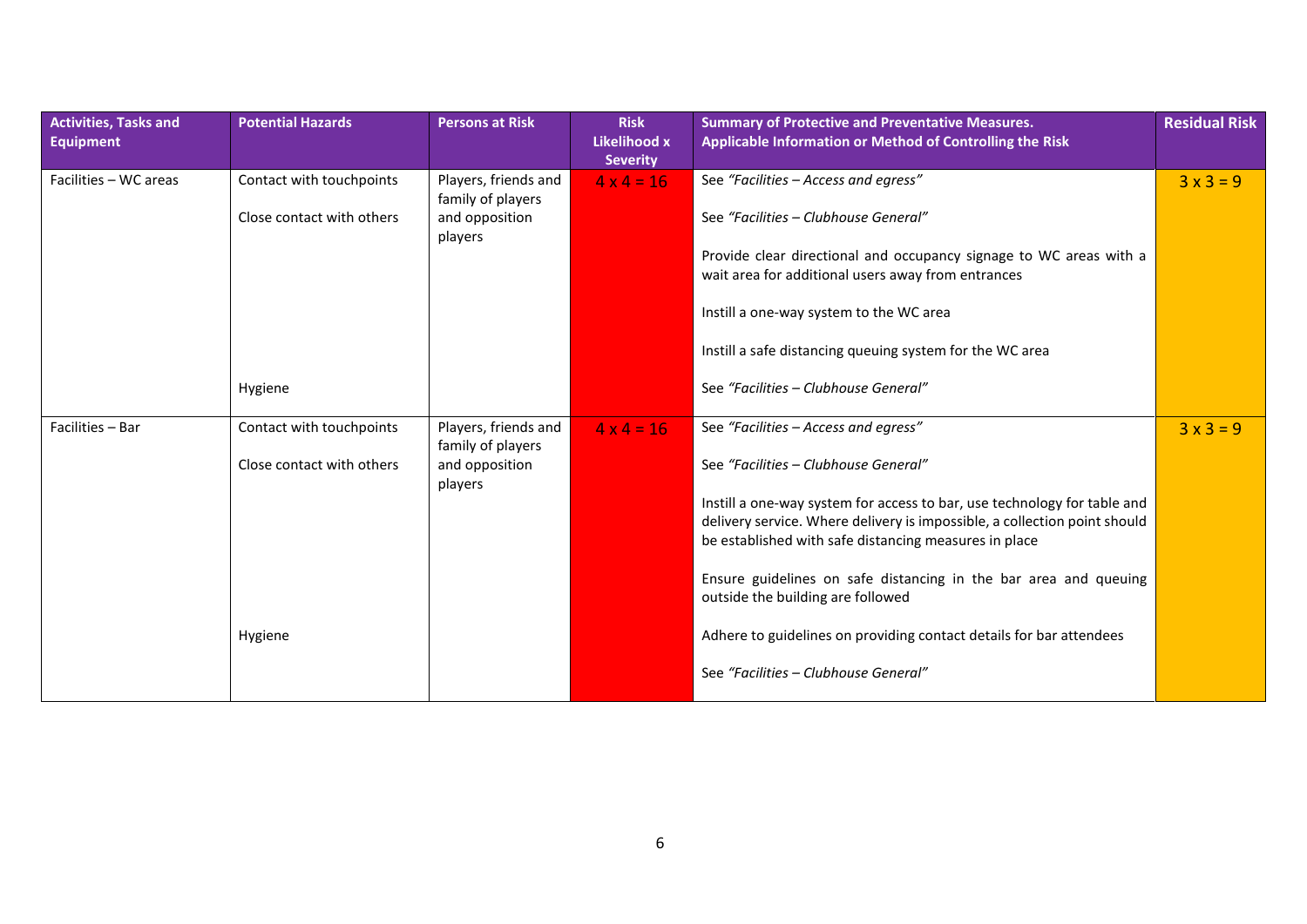| <b>Activities, Tasks and</b><br>Equipment | <b>Potential Hazards</b>  | <b>Persons at Risk</b>                    | <b>Risk</b><br>Likelihood x<br><b>Severity</b> | <b>Summary of Protective and Preventative Measures.</b><br>Applicable Information or Method of Controlling the Risk                                                                         | <b>Residual Risk</b> |
|-------------------------------------------|---------------------------|-------------------------------------------|------------------------------------------------|---------------------------------------------------------------------------------------------------------------------------------------------------------------------------------------------|----------------------|
| Facilities - Social area                  | Contact with touchpoints  | Players, friends and<br>family of players | $4 \times 4 = 16$                              | See "Facilities - Access and egress"                                                                                                                                                        | $2 \times 2 = 4$     |
|                                           | Close contact with others | and opposition<br>players                 |                                                | See "Facilities - Clubhouse General"                                                                                                                                                        |                      |
|                                           | Hygiene                   |                                           |                                                | Social area can be opened, however should be subject to the strict<br>adherence of government guidelines, including maximum capacity, the<br>use of PPE and safe distancing where possible. |                      |
|                                           |                           |                                           |                                                | Where possible, open windows and doors to ensure free flow of fresh<br>air and good ventilation                                                                                             |                      |
|                                           |                           |                                           |                                                | See "Facilities - Clubhouse General"                                                                                                                                                        |                      |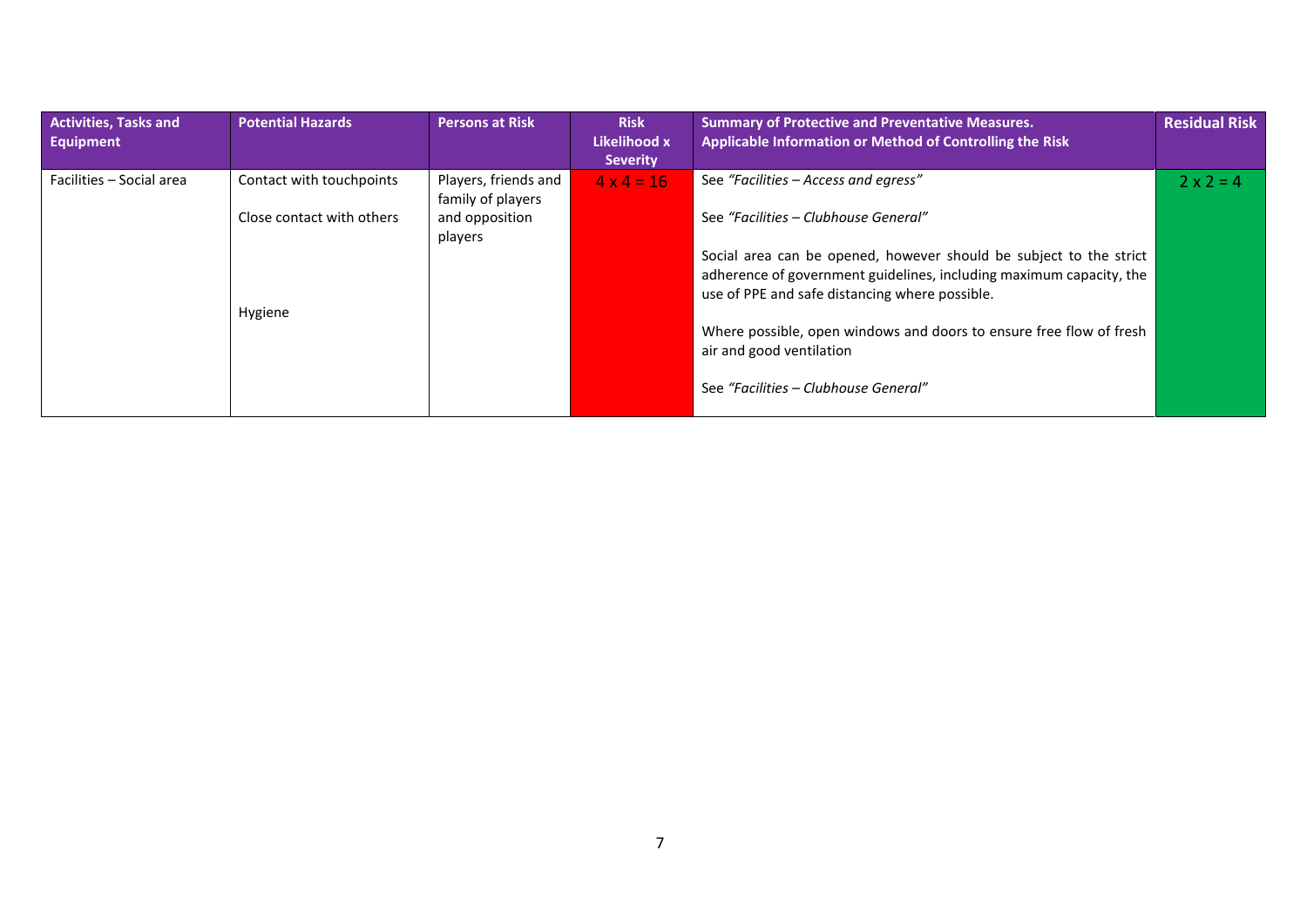| <b>Activities, Tasks and</b> | <b>Potential Hazards</b> | <b>Persons at Risk</b> | <b>Risk</b>                     | <b>Summary of Protective and Preventative Measures.</b>                                                                                                                                                                                                                                                                                                                                                                                                                                                                                                                                                                                                                                                                                                                                                                                                                                                                                                                                                                                                                                                                                                            | <b>Residual Risk</b> |
|------------------------------|--------------------------|------------------------|---------------------------------|--------------------------------------------------------------------------------------------------------------------------------------------------------------------------------------------------------------------------------------------------------------------------------------------------------------------------------------------------------------------------------------------------------------------------------------------------------------------------------------------------------------------------------------------------------------------------------------------------------------------------------------------------------------------------------------------------------------------------------------------------------------------------------------------------------------------------------------------------------------------------------------------------------------------------------------------------------------------------------------------------------------------------------------------------------------------------------------------------------------------------------------------------------------------|----------------------|
| <b>Equipment</b>             |                          |                        | Likelihood x<br><b>Severity</b> | Applicable Information or Method of Controlling the Risk                                                                                                                                                                                                                                                                                                                                                                                                                                                                                                                                                                                                                                                                                                                                                                                                                                                                                                                                                                                                                                                                                                           |                      |
| <b>Training</b>              | Contact with others      | Players and<br>coaches | $4 \times 3 = 12$               | Players are to be given brief guidance in advance of training aligned to<br>both Government and FA guidance<br>Full training is permitted, however prior to and post training, safe<br>distancing of 2m should be adhered to equally, during breaks players<br>should revert to a 2m safe distance. Facemasks must be worn on school<br>grounds until training or playing starts, when using the school 3G,<br>entrance to the pitch must be via the gate nearest to the car park<br>Ensure that training is governed and/or limited to the venue guidelines<br>Contact training is permitted however prior to and post contact training<br>safe distancing of 2m should be adhered to equally, breaks in training<br>should revert to a 2m safe distance<br>Ball and equipment handling should be kept to a minimum with most<br>contact via a boot and the ball disinfected prior to use and during<br>breaks<br>Equipment should not be shared, and goalkeepers should ensure they<br>disinfect their gloves regularly in breaks in training and thoroughly<br>afterwards. Where possible, only a designated individual should handle<br>equipment in training. | $2 \times 2 = 4$     |
|                              |                          |                        |                                 | Ensure a register of all players attending training is kept in support of<br>government tracking                                                                                                                                                                                                                                                                                                                                                                                                                                                                                                                                                                                                                                                                                                                                                                                                                                                                                                                                                                                                                                                                   |                      |
|                              |                          |                        |                                 | Players should sanitize hands before during and after training                                                                                                                                                                                                                                                                                                                                                                                                                                                                                                                                                                                                                                                                                                                                                                                                                                                                                                                                                                                                                                                                                                     |                      |
|                              | Hygiene                  |                        |                                 | Ensure disinfectant (Dettol or alike) is available for sanitization of<br>equipment                                                                                                                                                                                                                                                                                                                                                                                                                                                                                                                                                                                                                                                                                                                                                                                                                                                                                                                                                                                                                                                                                |                      |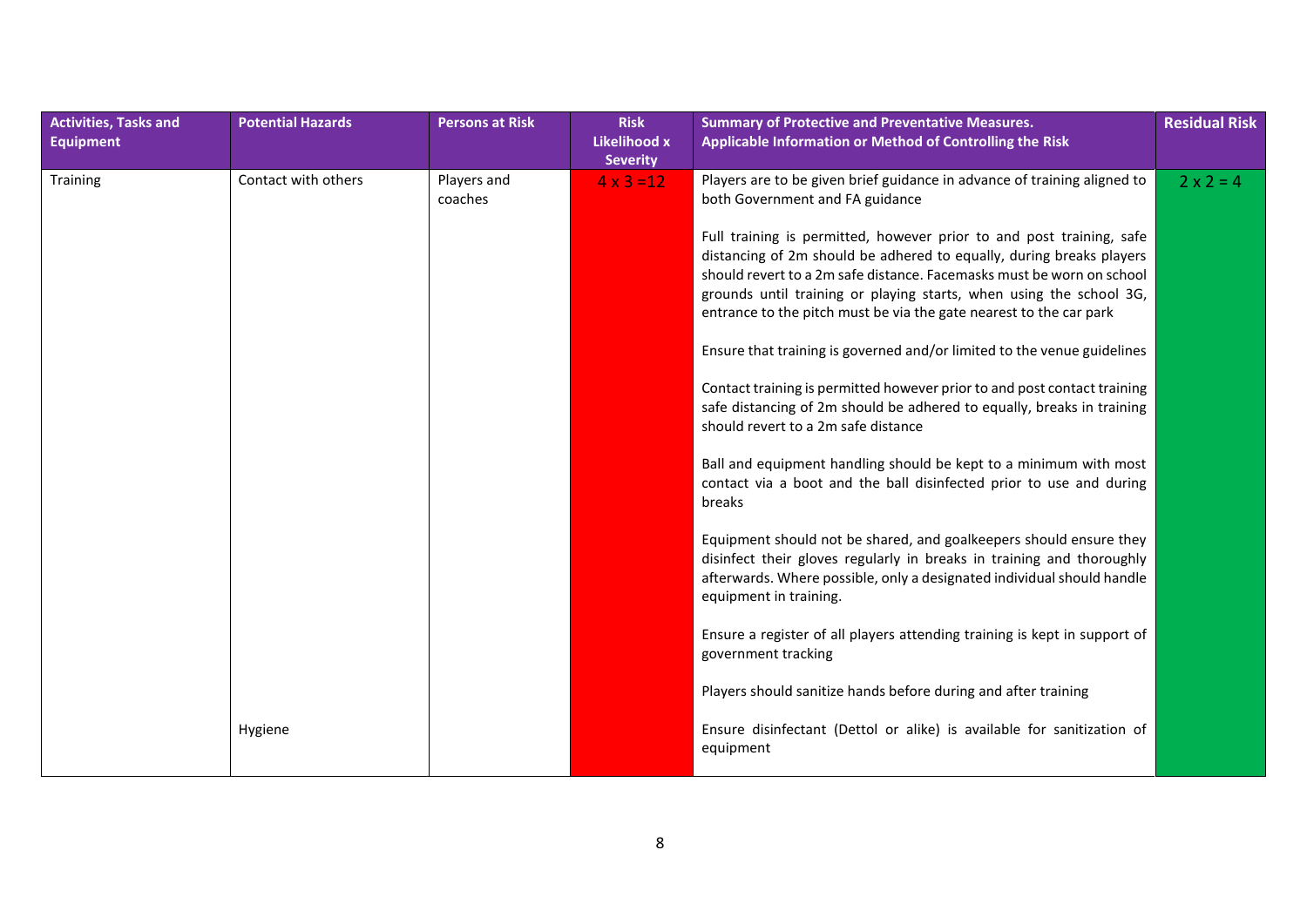| <b>Activities, Tasks and</b><br><b>Equipment</b> | <b>Potential Hazards</b> | <b>Persons at Risk</b> | <b>Risk</b><br>Likelihood x<br><b>Severity</b> | <b>Summary of Protective and Preventative Measures.</b><br>Applicable Information or Method of Controlling the Risk                                                                                | <b>Residual Risk</b> |
|--------------------------------------------------|--------------------------|------------------------|------------------------------------------------|----------------------------------------------------------------------------------------------------------------------------------------------------------------------------------------------------|----------------------|
| Playing football                                 | Contact with others      | Players and<br>coaches | $4 \times 3 = 12$                              | Players are to be given brief guidance in advance of matches aligned to<br>both Government and FA guidance                                                                                         | $2 \times 2 = 4$     |
|                                                  |                          |                        |                                                | Competitive match play is permitted, however prior to and post<br>matches, safe distancing of 2m should be adhered to equally, during<br>breaks players should revert to a 2m safe distance        |                      |
|                                                  |                          |                        |                                                | Ball handling should be kept to a minimum with most contact via a boot<br>and the ball disinfected prior to use and during breaks                                                                  |                      |
|                                                  |                          |                        |                                                | Goalkeepers should ensure they disinfect their gloves regularly prior to<br>play, during breaks and thoroughly afterwards.                                                                         |                      |
|                                                  |                          |                        |                                                | Ensure a register of all players attending matches is kept in support of<br>government tracking                                                                                                    |                      |
|                                                  |                          |                        |                                                | Goal celebrations are allowed only at a safe distance to other players                                                                                                                             |                      |
|                                                  |                          |                        |                                                | Players should not pass items to others (opposition players, referees<br>etc) consider use of electronic means for example bank transfers for<br>payment and e-mailing/WhatsApping of match sheets |                      |
|                                                  | Hygiene                  |                        |                                                | Players should sanitize hands before and after matches as well as<br>throughout breaks                                                                                                             |                      |
|                                                  |                          |                        |                                                | Ensure disinfectant (Dettol or alike) is available for use for sanitization<br>of equipment                                                                                                        |                      |